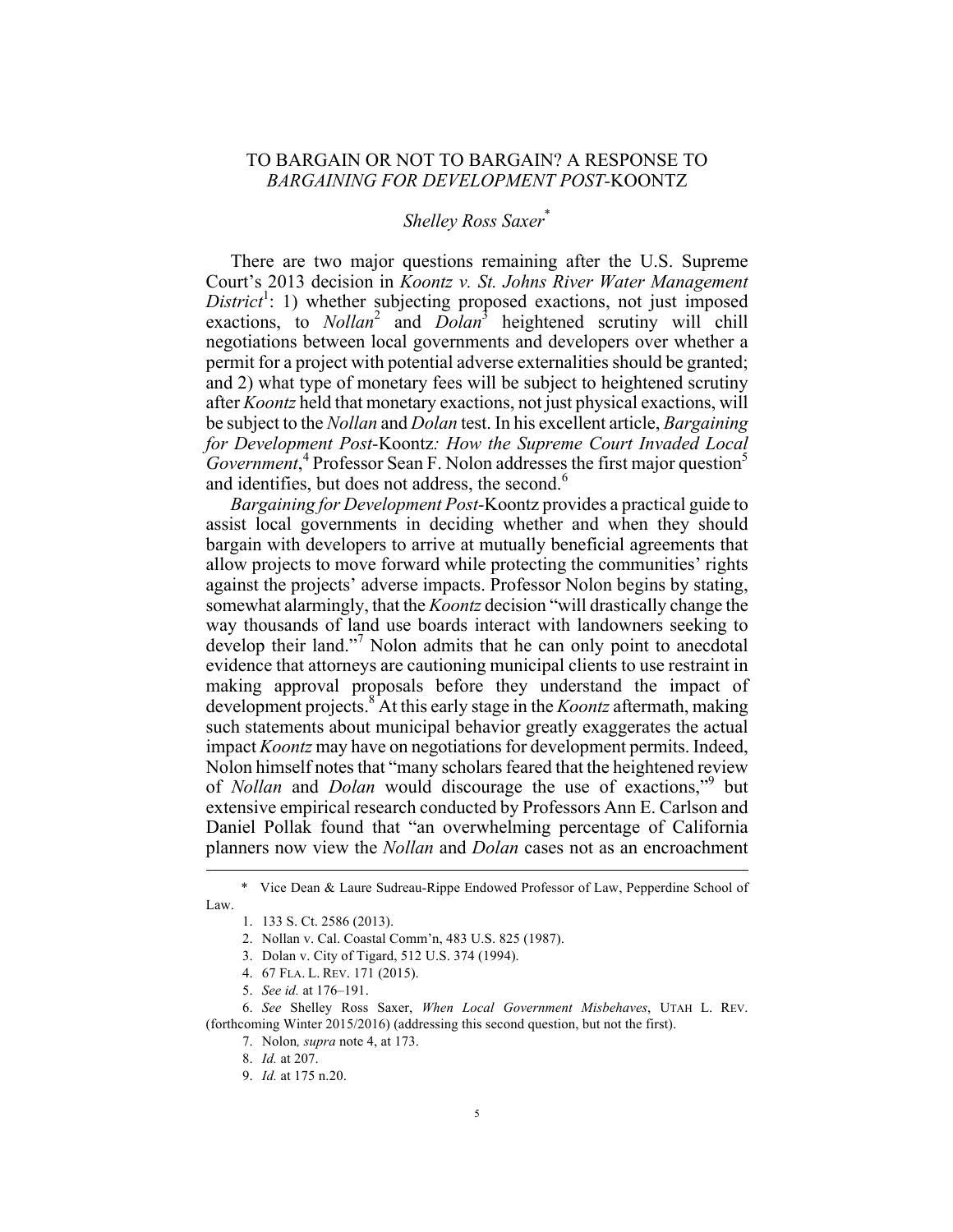upon their planning discretion but instead as establishing 'good planning practices.""10

I agree with Nolon that when land-use boards deny developer permits because they adversely impact communities, their decisions receive a more favorable standard of review under *Penn Central* if challenged as a taking.<sup>11</sup> Alternatively, land-use boards that work with developers to suggest ways to mitigate the adverse impacts identified in project applications will be potentially subject to a higher degree of scrutiny after *Koontz*. Land-use boards may hesitate to propose improvements to applications for fear that they will be viewed as proposed demands subject to *Nollan* and *Dolan* scrutiny. Unfortunately, if land-use boards opt to deny projects instead of negotiate with developers to offset externalities by imposing conditions, such a behavioral change will detrimentally impact a community's ability to gain the benefits of development, including improved services and revenue. Instead of denying these projects, land-use officials should be aware of their bargaining power restrictions and adjust their negotiation stances accordingly. This adjustment will require that government officials request only those conditions that are related and proportionate to the impact of the proposed project on the community.

Without the benefit of empirical evidence to guide his approach for dealing with the uncertainty following *Koontz*, Nolon discusses the importance of negotiation in land-use approvals and the consequences of *Koontz* on the efficiency of future land-use negotiations.<sup>12</sup> Nolon speculates that after *Koontz*, land-use boards will change their behavior in favor of denying permits rather than discussing or offering development conditions that would be subject to judicial review requiring a nexus and rough proportionality between the conditions and the public harm caused by the development.<sup>13</sup> This is particularly problematic since it will be "difficult for attorneys to advise municipal clients about what negotiation behavior courts will see as a demand that triggers heightened scrutiny."<sup>14</sup>

Nolon offers practical advice to land-use boards for responding to the *Koontz* decision and its remaining uncertainties. The obvious suggestion is that municipalities avoid negotiation and instead outright deny permits that fail to meet local requirements.<sup>15</sup> Nolon aptly observes that not negotiating will be difficult as many municipal ordinances contemplate and encourage negotiation.16 Instead, municipalities can encourage developers to

 <sup>10.</sup> Ann E. Carlson & Daniel Pollak, *Takings on the Ground: How the Supreme Court's Takings Jurisprudence Affects Local Land Use Decisions*, 35 U.C. DAVIS L. REV. 103, 104–05 (2001).

<sup>11.</sup> *See* Nolon, *supra* note 4, at 174–75.

<sup>12.</sup> *See id.* at 211–19.

<sup>13.</sup> *Id.* at 207.

<sup>14.</sup> *Id.* at 207.

<sup>15.</sup> *Id.* at 211.

<sup>16.</sup> *Id.* at 212.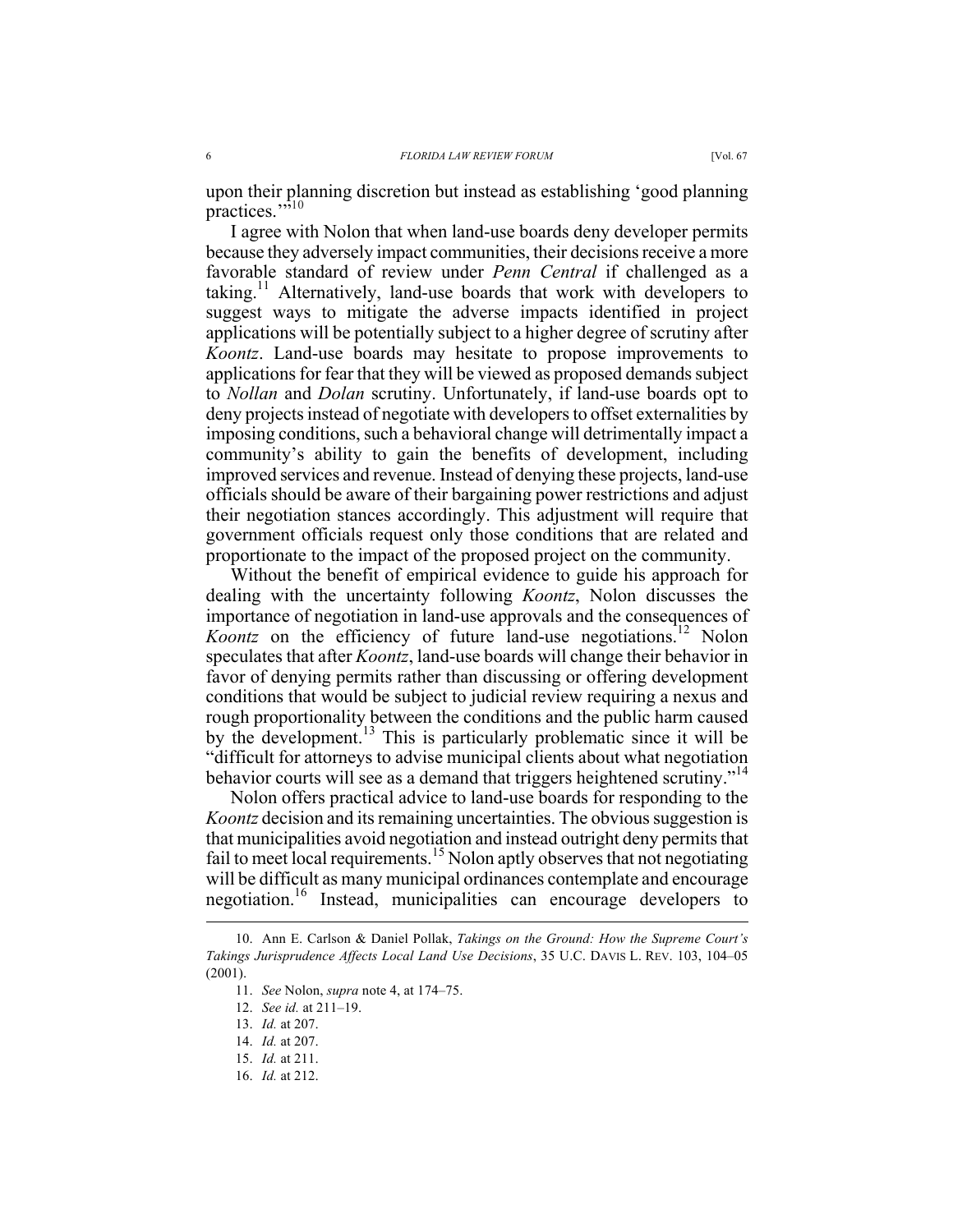negotiate with the community at large by enacting rules giving developers the opportunity to work with stakeholders before submitting a formal application.<sup>17</sup> If conditions are arrived at by consensus of the developer and the impacted neighbors, potentially with the help of mediators, landuse officials will not need to be involved in the negotiation, and the conditions will not be subject to *Nollan* and *Dolan* scrutiny.18 The downside of this approach is that citizens will not be able to take advantage of the knowledge and experience of their land-use officials. Nevertheless, some of the most successful retail developments in Southern California have been brought to communities by developer Rick Caruso, precisely because he spends so much time with community stakeholders in advance of submitting a proposal to local government.<sup>1</sup>

Another option Nolon explores is for the board to negotiate with the developer, but then refrain from proposing any mitigating conditions.<sup>20</sup> I agree with Nolon that such an alternative would protect the decision from heightened scrutiny but would be unnecessarily inefficient.<sup>21</sup> Alternatively, the board could go ahead and negotiate and make mitigation suggestions that may be subject to heightened scrutiny under *Nollan* and *Dolan*. <sup>22</sup> The board would be required to more thoroughly analyze conditions before they are proposed, but for certain projects, the risk of litigation may be offset by the value of the development to the community.<sup>23</sup> It is unlikely that an experienced land-use lawyer would advise her clients to take this approach, and as Nolon notes in his article, Julie Tappendorf, a partner at Ancel Glink Diamond Bush DiCanni & Krafthefer, advises her "municipal clients that they should assume all suggestions made prior to a decision must satisfy the *Nollan–Dolan* criteria." 24

The final option Nolon considers is for land-use officials to insulate their negotiations by specifying when a proposal becomes a demand, negotiating during a pre-application process before accepting an application, or asking the developer to waive a takings challenge.<sup>25</sup> Such attempts at avoiding heightened scrutiny may be seen by the courts as circumventing the takings clause or constituting extortionate behavior.<sup>26</sup>

Nolon concludes that the *Koontz* decision will cause land-use boards to

 <sup>17.</sup> *Id.*

<sup>18.</sup> *Id.*

<sup>19.</sup> *See*, *e.g.*, Sylvie Belmond, *Calabasas City Council Gives Kudos to Commons Mall Developer*, THE ACORN (Sept. 20, 2012), http://www.theacorn.com/news/2012-09- 20/Schools/Calabasas\_City\_Council\_gives\_kudos\_to\_Commons\_mall.html.

<sup>20.</sup> Nolon, *supra* note 4, at 215.

<sup>21.</sup> *Id.* at 216.

<sup>22.</sup> *Id.*

<sup>23.</sup> *Id.*

<sup>24.</sup> *Id.* at 207 n.269.

<sup>25.</sup> *Id.* at 216–18.

<sup>26.</sup> *Id.* at 217–18.